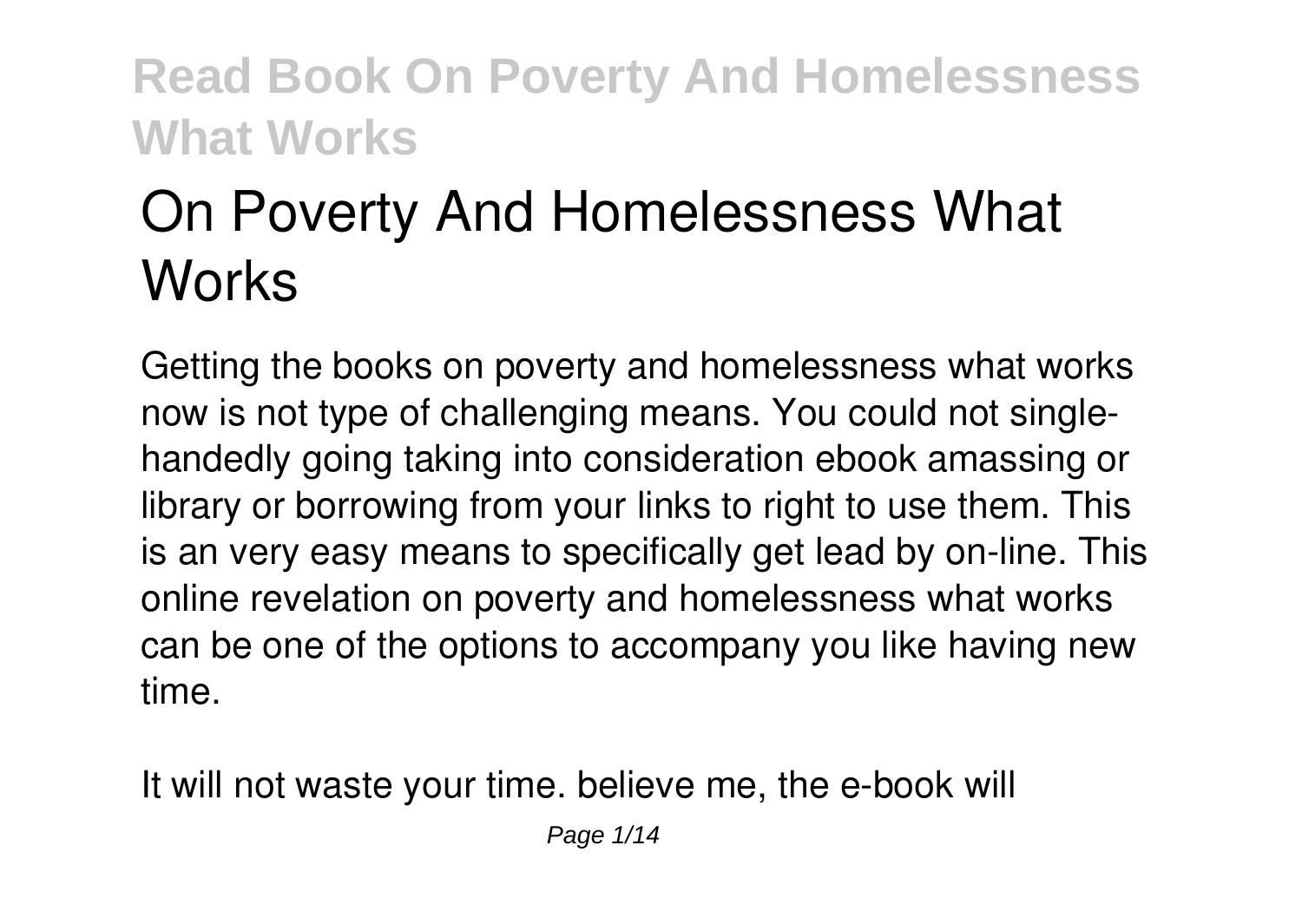unquestionably reveal you other matter to read. Just invest little epoch to open this on-line proclamation **on poverty and homelessness what works** as capably as review them wherever you are now.

Webinar Serving Homeless Youth and Families *The Homestretch (FULL MOVIE) Growing Up Poor In America (full film) | FRONTLINE The Families Forced Into Homelessness: No Place To Call Home (Poverty Documentary) | Real Stories* **Why Japan's Homeless are Different from North America's (Part 1)** Teens Harass And Humiliate the Homeless | What Would You Do? | WWYD *How poor people survive in the USA | DW Documentary* The Homestretch Billionaires and homelessness - the reality of Page 2/14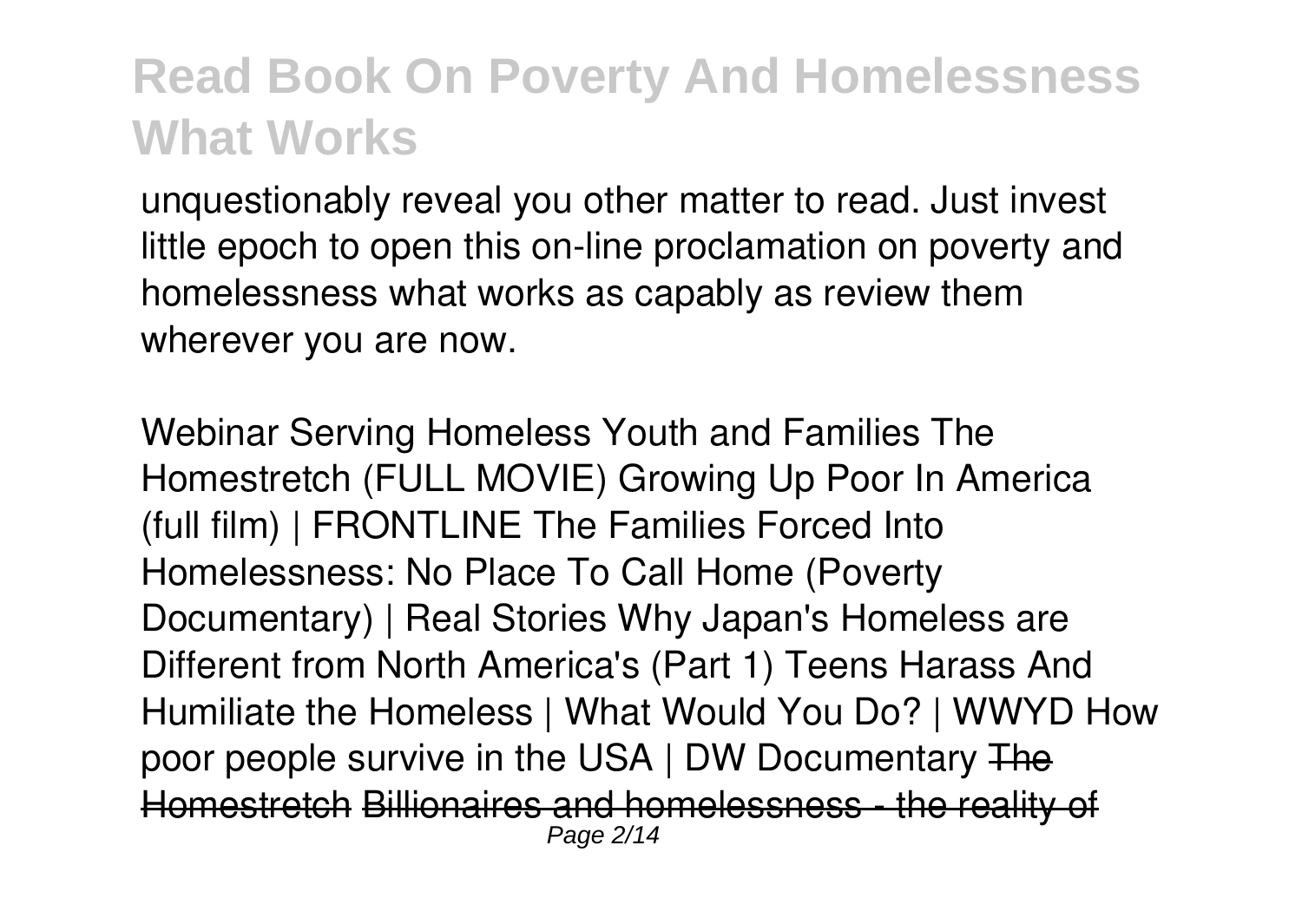San Francisco *@Home (Homelessness Documentary) | Real Stories The Role of Entrepreneurship in Ending Poverty and Homelessness Thomas Sowell is Back Again to Discuss His Book Wealth, Poverty, and Politics The Working Poor and Homeless in the USA* National Law Center on Homelessness \u0026 Poverty Overview Be Careful of The Homeless Extreme poverty in Hong Kong: homeless life on a footbridge In LA, poverty on Skid Row defies USI humane reputation Rich Man Kicks Out Poor Man, Instantly Regrets His Decision | Dhar Mann *HOMELESSNESS AND POVERTY IN AUSTRALIA - A DIGITAL STORY*

Employed but homeless in the US: The 'working poor' who can't afford to rent*On Poverty And Homelessness What* Homelessness both causes and is caused by many other Page 3/14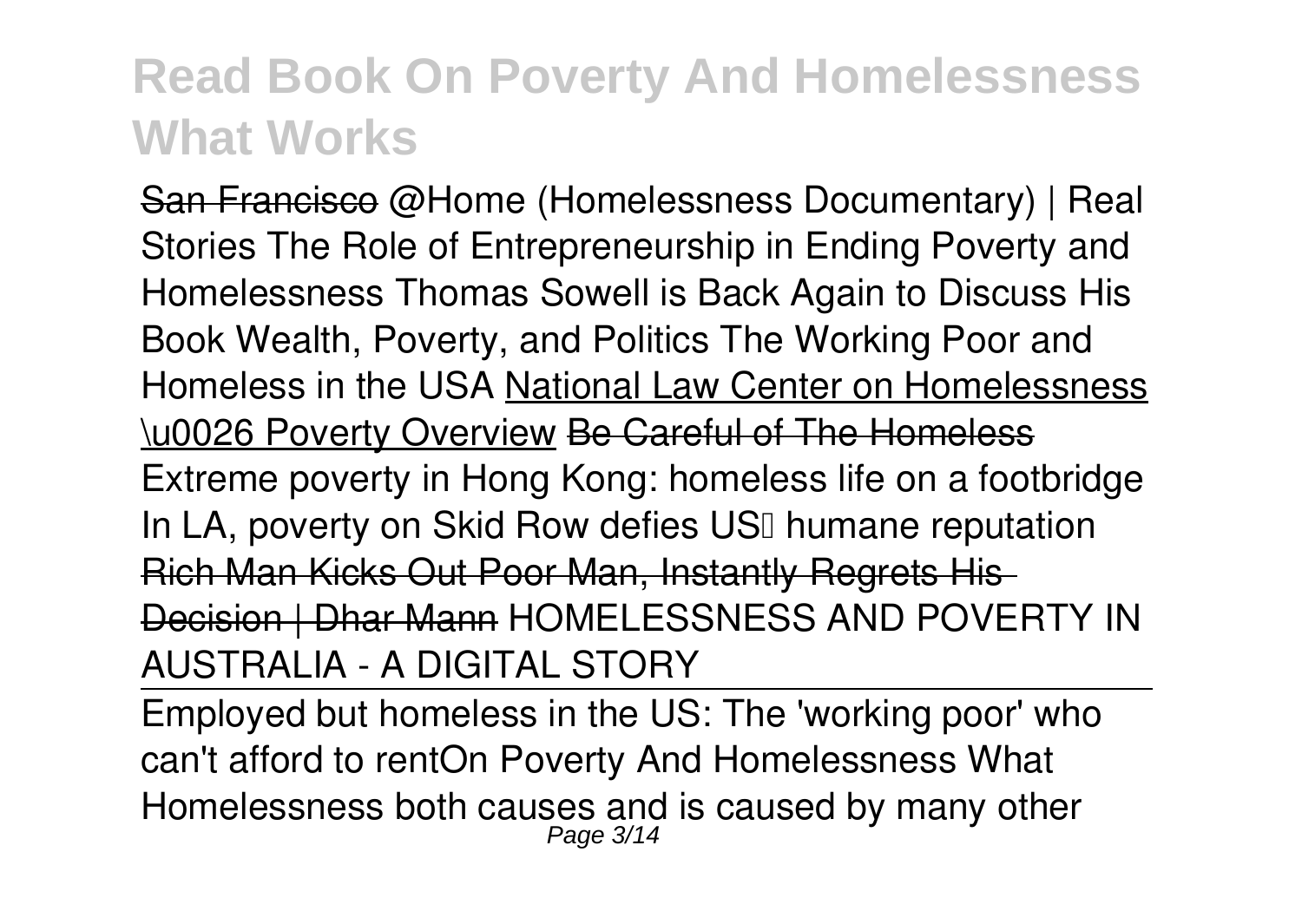aspects of poverty and social exclusion, including financial problems, lack of work and deterioration in mental and physical health. Local authorities have a responsibility to provide accommodation for many (but not all) of those accepted as homeless, who are given at least some form of temporary accommodation.

*Homelessness - poverty*

Homelessness is increasing yet they tell us otherwise. Inequalities are widening yet they argue otherwise. Unnatural death rates are increasing yet they tell us otherwise. In the 12th biggest economy - Australia - there are people living extreme poverty, many in third-world-akin conditions but they hide this.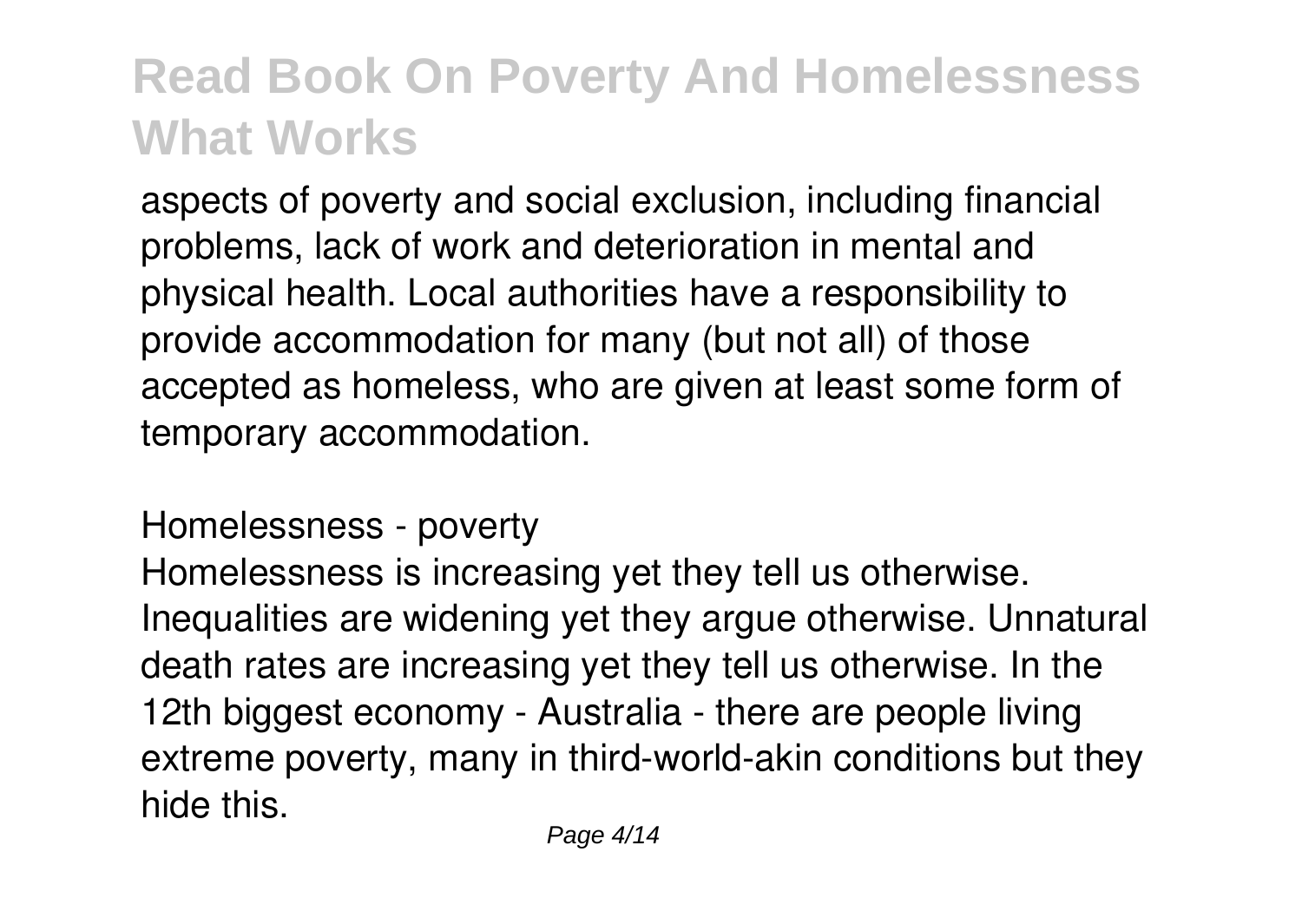#### *Poverty and Homelessness*

But one cause is far more significant than individuals problems  $\Box$  poverty. A detailed analysis by Suzanne Fitzpatrick and Glen Bramley finds overwhelming evidence that poverty is central to the generation of homelessness. In particular, they find that the experience of poverty in childhood is a powerful predictor of homelessness as an adult.

*Poverty causes homelessness | Bevan Foundation* In a nationwide trend documented by the National Law Center on Homelessness and Poverty, a growing number of states and cities have laws on the books that may seem Page 5/14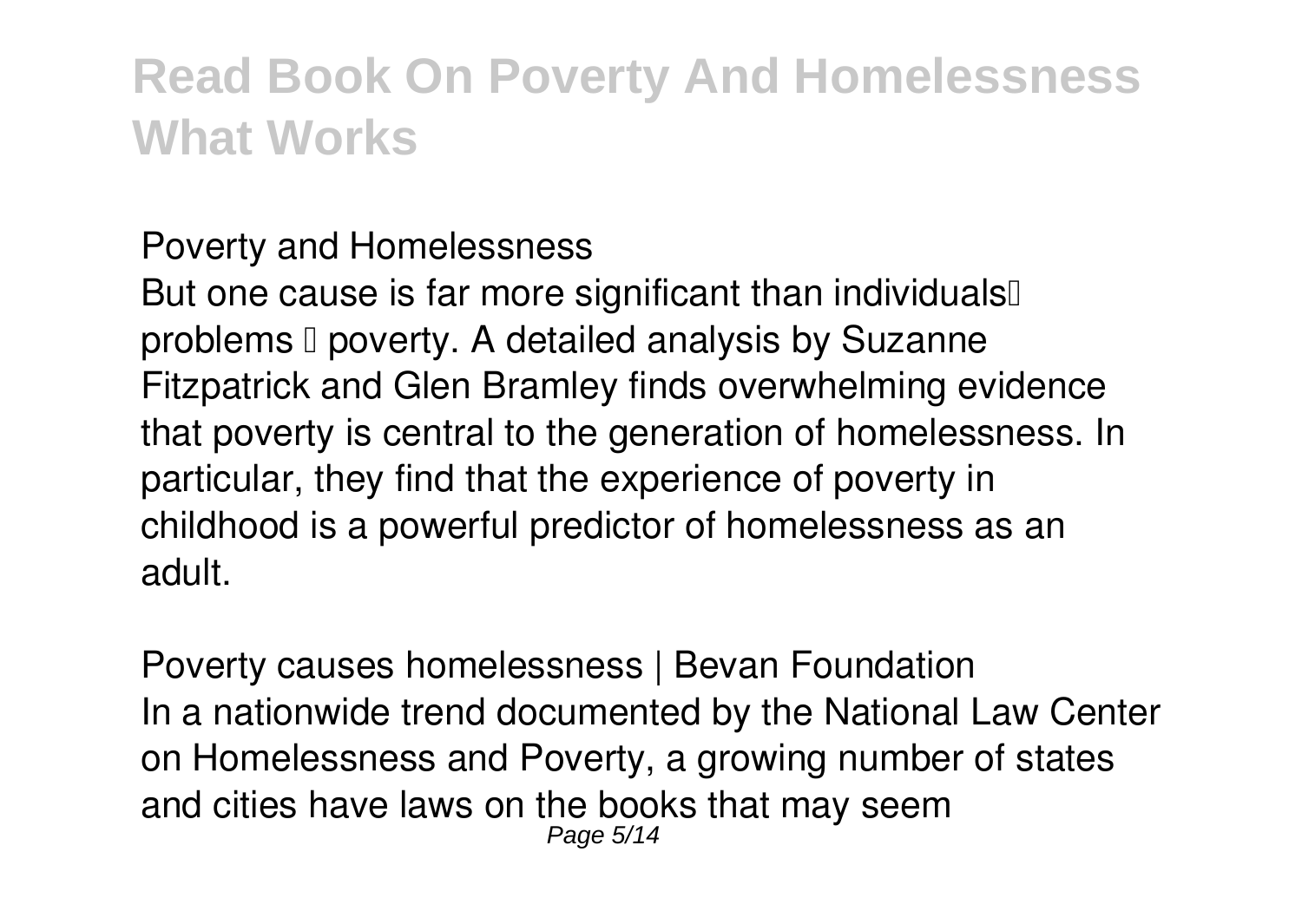neutral Dorohibiting activities such as sidewalk-sitting, public urination, and **laggressive panhandling** up which really target the homeless. (The classic Anatole France quote comes to mind: The law in its majestic equality forbids the rich as well as the poor to sleep under bridges, to beg in the streets, and to steal ...

#### *Poverty and Homelessness*

Poverty and Homelessness Usually when a person thinks of the poor and the homeless, they think about those that are living and sleeping on park benches or under bridges. They think of those who are dirty, with ragged clothing, worn out shoes, and those begging or panhandling for food. The truth of the matter is that poverty and homelessness can affect<br><sup>Page 6/14</sup>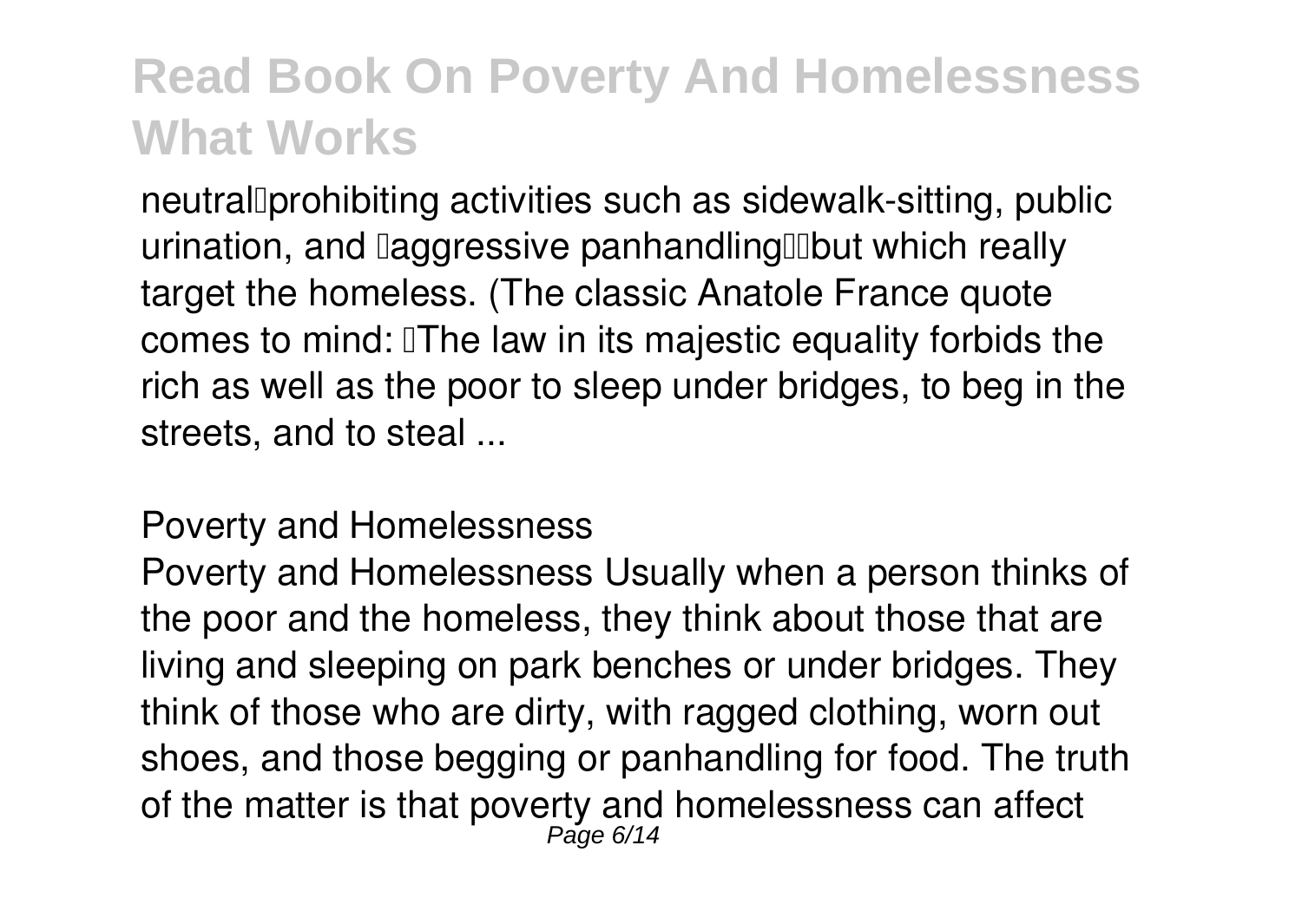people of any age, race or gender.

*Poverty and Homelessness Essay examples - 723 Words | Bartleby*

Poverty and homelessness are serious issues in the U.S. today, especially because of the current recession, with levels of poverty and unemployment higher than at any time since the 1930s. Blacks and Hispanics are being affected disproportionately by homelessness, as well as poverty and unemployment in American society.

*Homelessness And Poverty And Homelessness - 1699 Words ...*

Slum Dwellers was founded in 1996 and is now operational in Page 7/14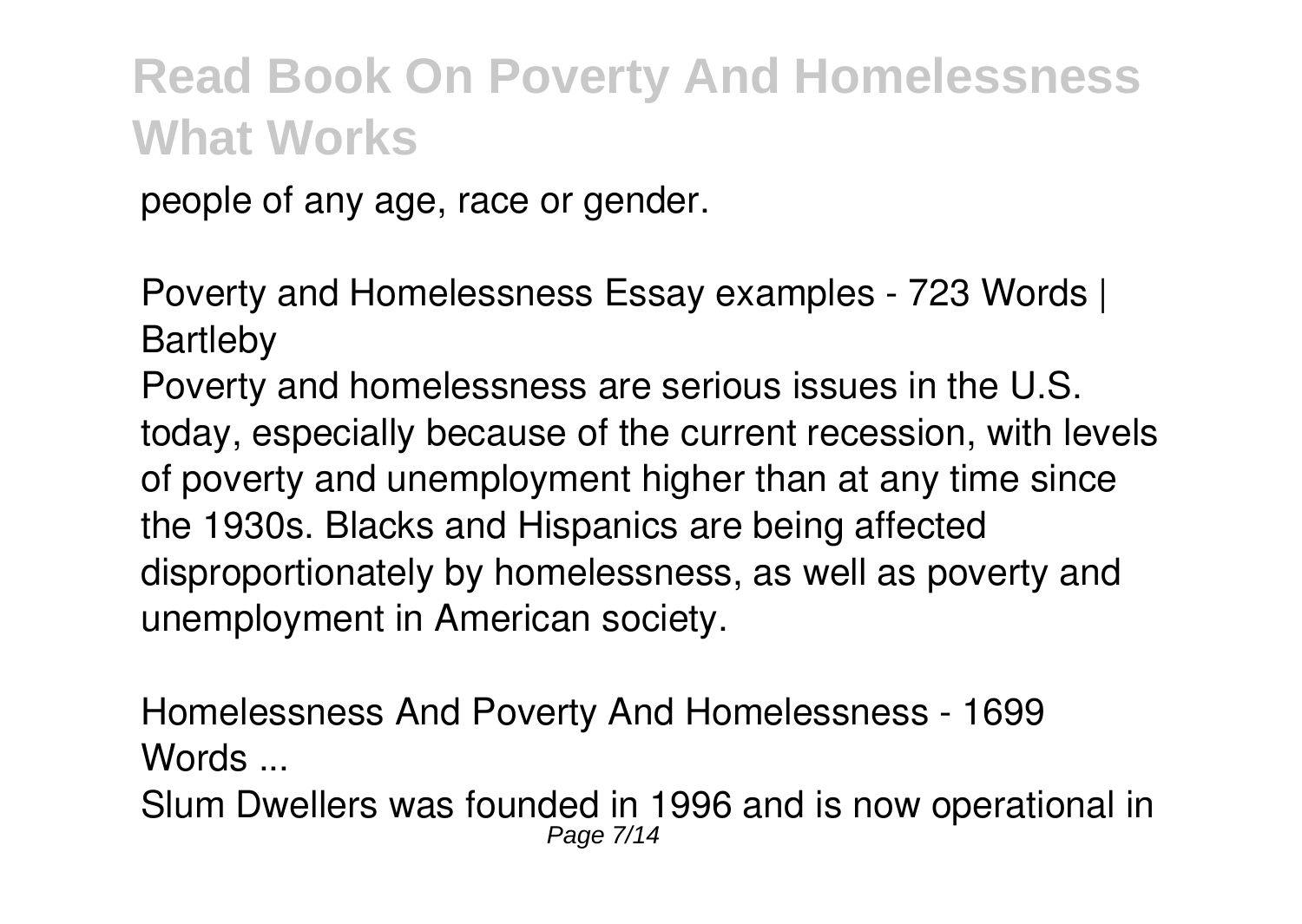thirty-three countries in Africa, Asia and Latin America. Homelessness, landlessness and poverty are the three issues Slum Dwellers is addressing. **IWomen transforming** the slums of our cities is their vision

*It's time for the jobless, homeless and landless to raise ...* The cuts in housing benefit will adversely affect some of the most disadvantaged groups in society and are likely to lead to an increase in homelessness, warns the homeless charity Crisis. In a new briefing paper looking at the impact of the Coalition government changes to housing benefit introduced from 2010 to the 2012 budget, the charity finds:

*Homeless | Poverty and Social Exclusion* Page 8/14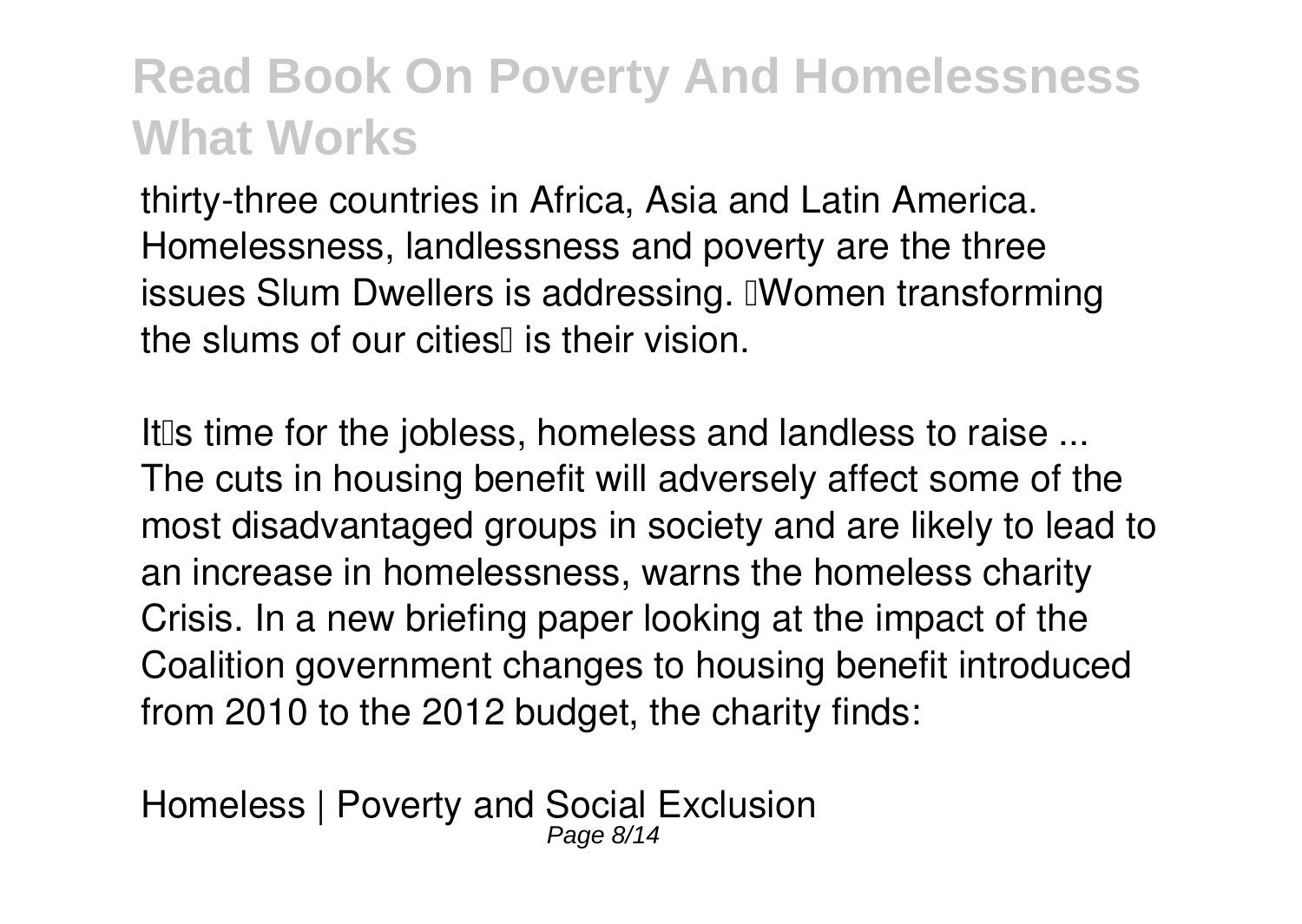Poverty is linked with negative conditions such as substandard housing, homelessness, inadequate nutrition and food insecurity, inadequate child care, lack of access to health care, unsafe neighborhoods, and underresourced schools which adversely impact our nationlls children.

*Effects of poverty, hunger and homelessness on children ...* There are social causes of homelessness, such as a lack of affordable housing, poverty and unemployment; and life events which cause individuals to become homeless. People can become homeless when they leave prison, care or the army with no home to go to. Many homeless women have escaped a violent relationship.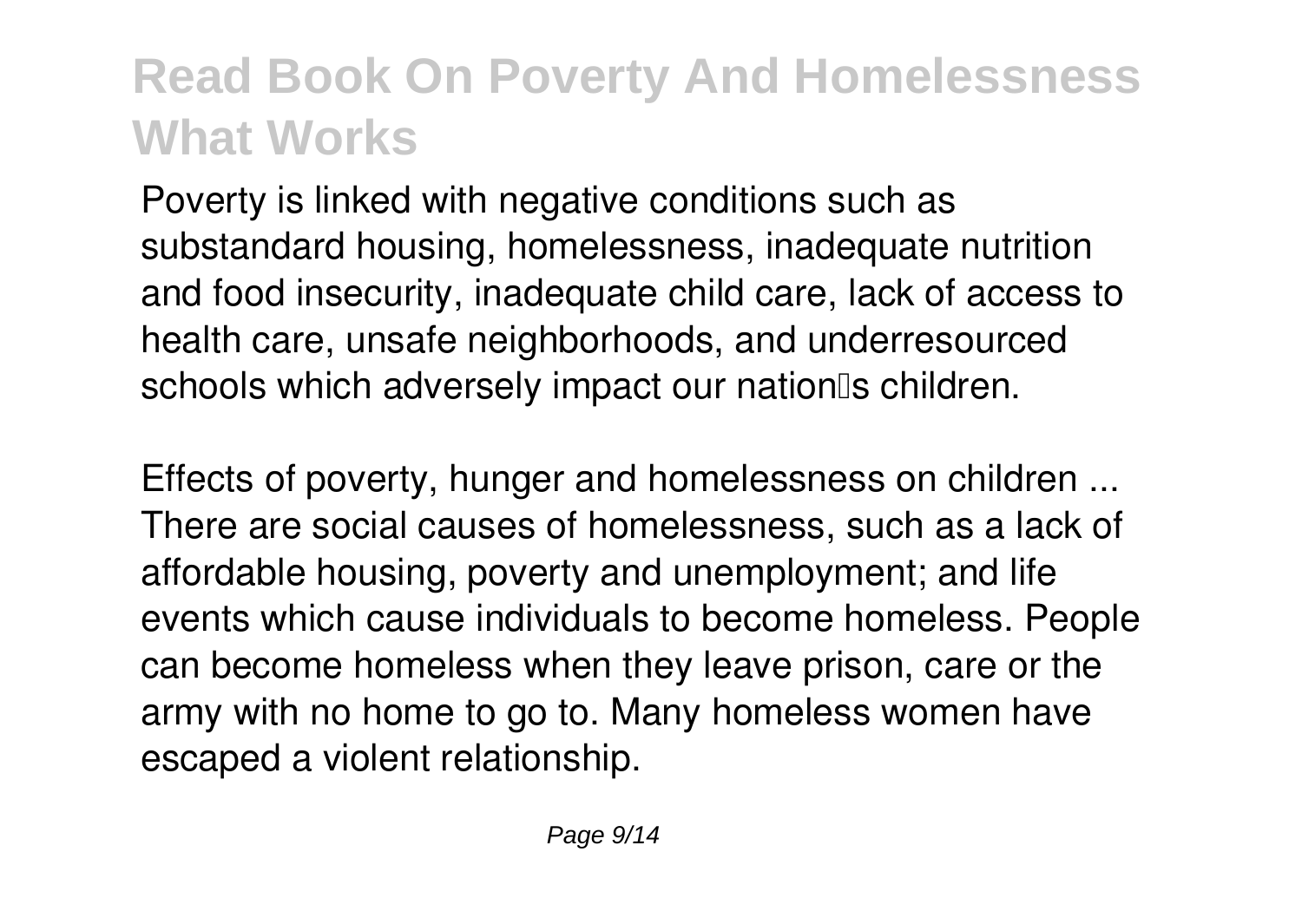*About homelessness | Crisis | Together we will end ...* Homelessness/Poverty Fact Sheet The three most cited reasons for family homelessness are: 1) Lack of affordable housing, 2) unemployment, and 3) poverty. 2.5 million children will experience homelessness this year in America. 1 in 30 children in the United States experience homelessness annually.

*Homelessness/Poverty Fact Sheet - Family Promise* England and Wales charity no. 1105851 Scotland charity no. SC039150 UK company no. 5171525 Christian Aid Ireland: NI charity no. NIC101631 company no. NI059154 and ROI charity no. 20014162 company no. 426928.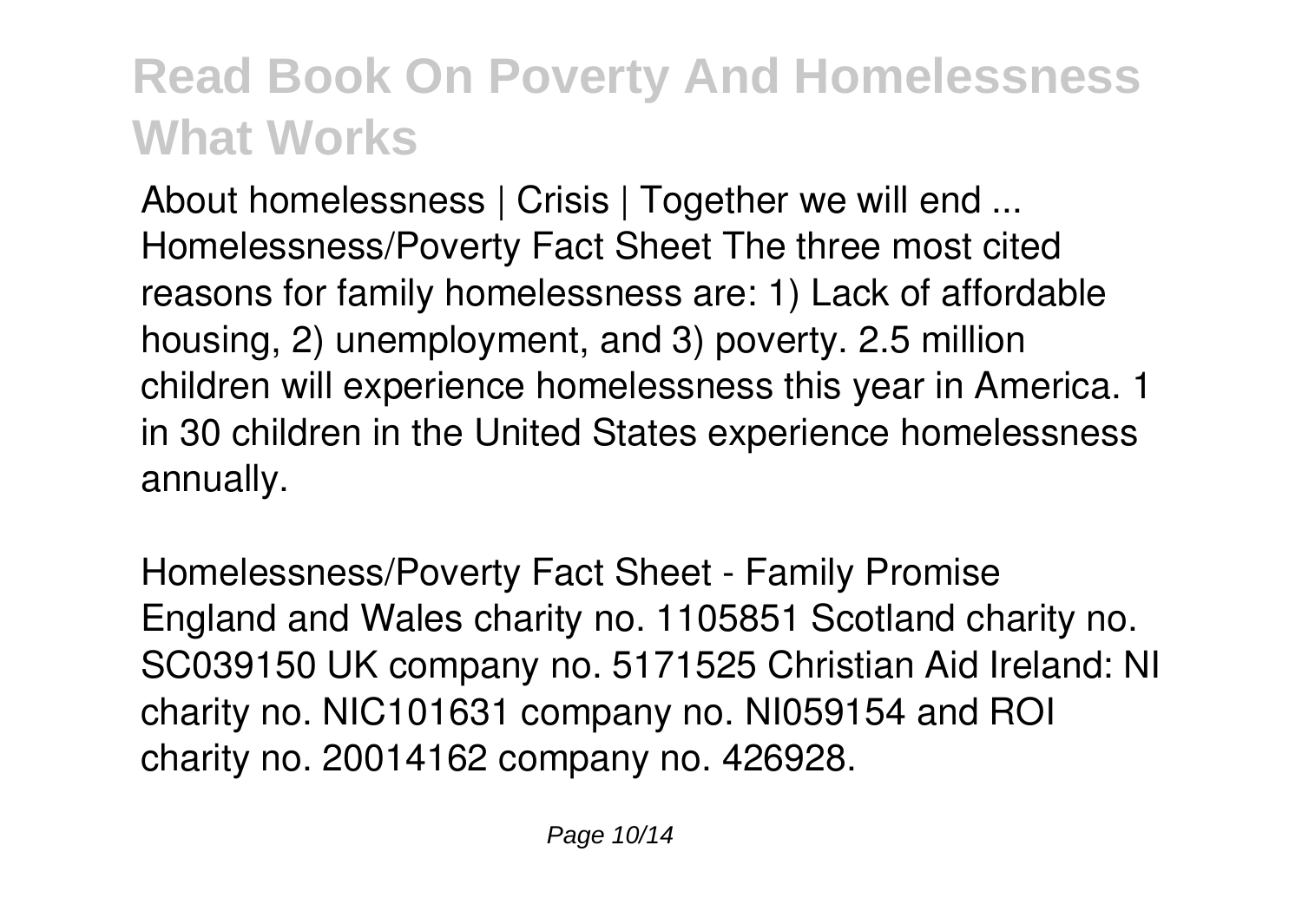*UK charity fighting global poverty | Christian Aid* Homelessness is one of the most extreme manifestation of poverty. There is both national and international evidence that highlights the link between poverty and homelessness. A number of Australian studies (here and McCaughey, J. (1992).

*Explainer: The link between poverty and homelessness* Both poverty and homelessness are social problems. Poverty involves lack of access to goods, services, health care, education, sanitation and even water. Poverty has lots of historical causes like colonialism, wars and conquests. Devastating wars caused the fact that people were to live on handouts and charity.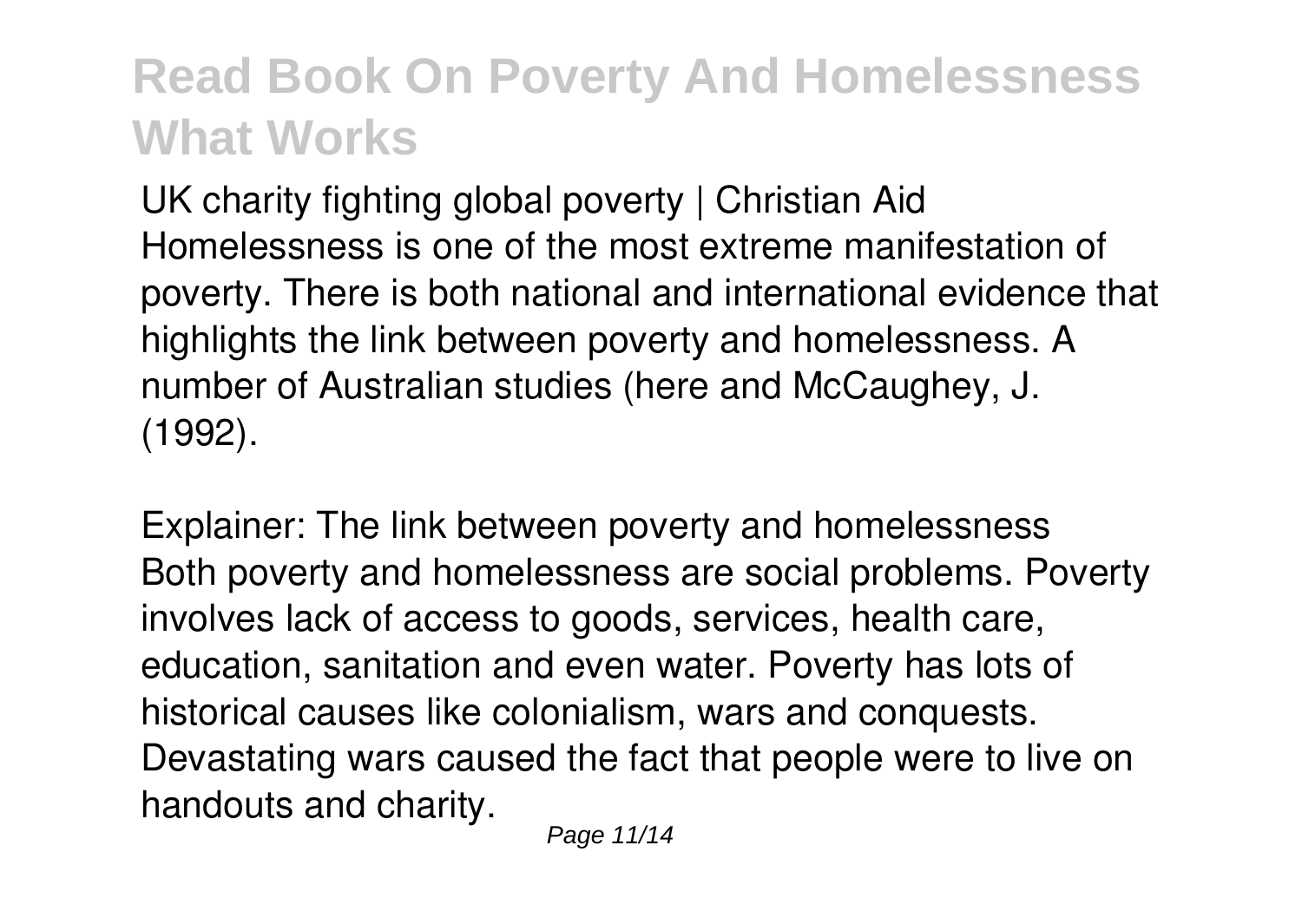*Poverty and Homelessness | Case Study Template* Poverty and Homelessness Usually when a person thinks of the poor and the homeless, they think about those that are living and sleeping on park benches or under bridges. They think of those who are dirty, with ragged clothing, worn out shoes, and those begging or panhandling for food.

*Essay about Poverty and Homelessness - 721 Words* It has been unequivocally established that poverty and homelessness are strongly correlated, where a loss of income acts as a major factor associated with homelessness. Public opinions and government policy regarding the nature and causes of poverty tend to oscillate between two positions. Page 12/14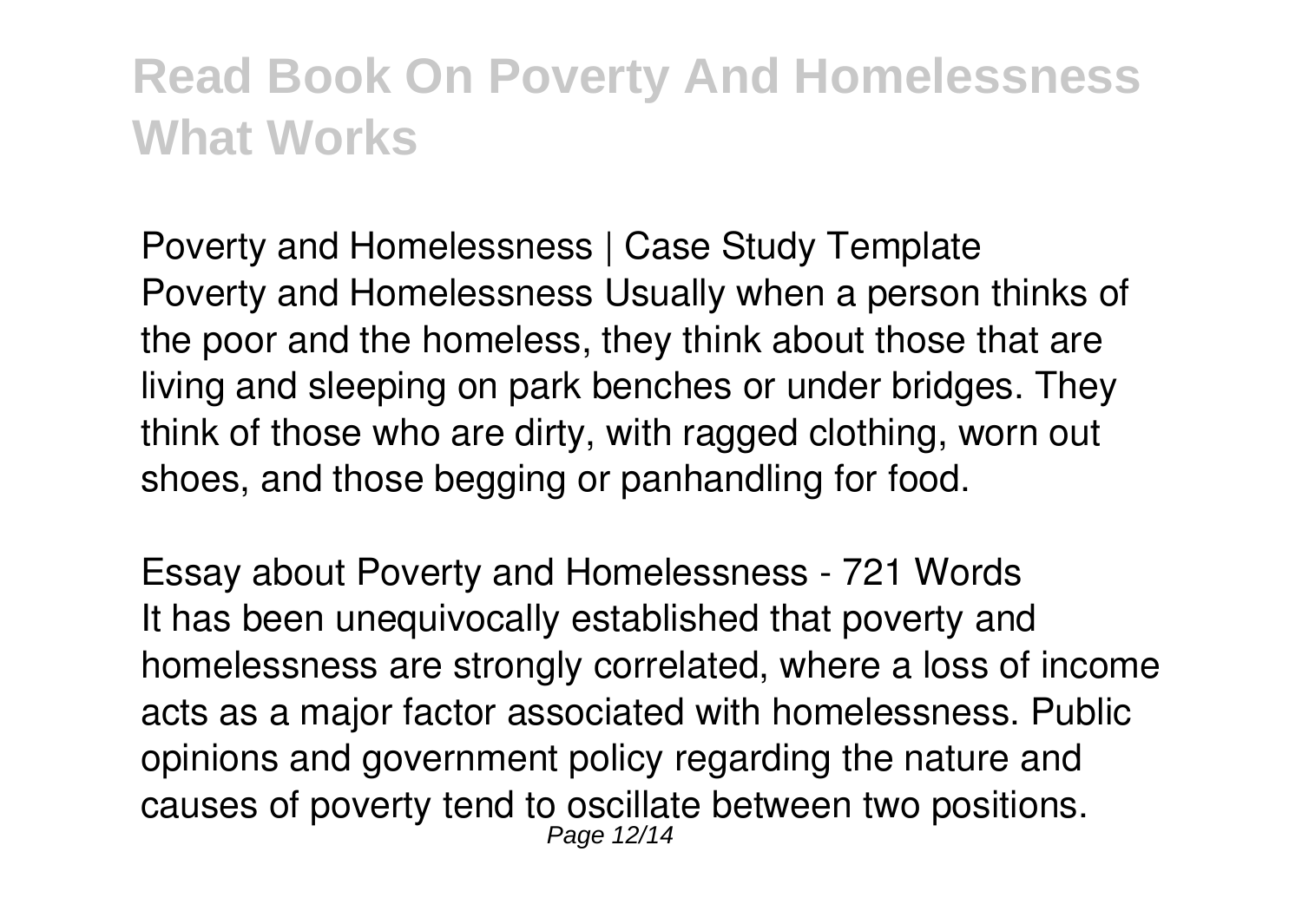#### *Poverty | The Homeless Hub*

Many individuals live below the poverty line and together with hardship, homelessness is quickly to follow. Homelessness is specified as having no house or permanent place of residence. Homelessness impacts hundreds of thousands of people today.

*Homelessness: Poverty and Homeless People Free Essay Example*

Homelessness and poverty are inextricably linked. Poor people are frequently unable to pay for housing, food, childcare, health care, and education. Difficult choices must be made when limited resources cover only some of these Page 13/14